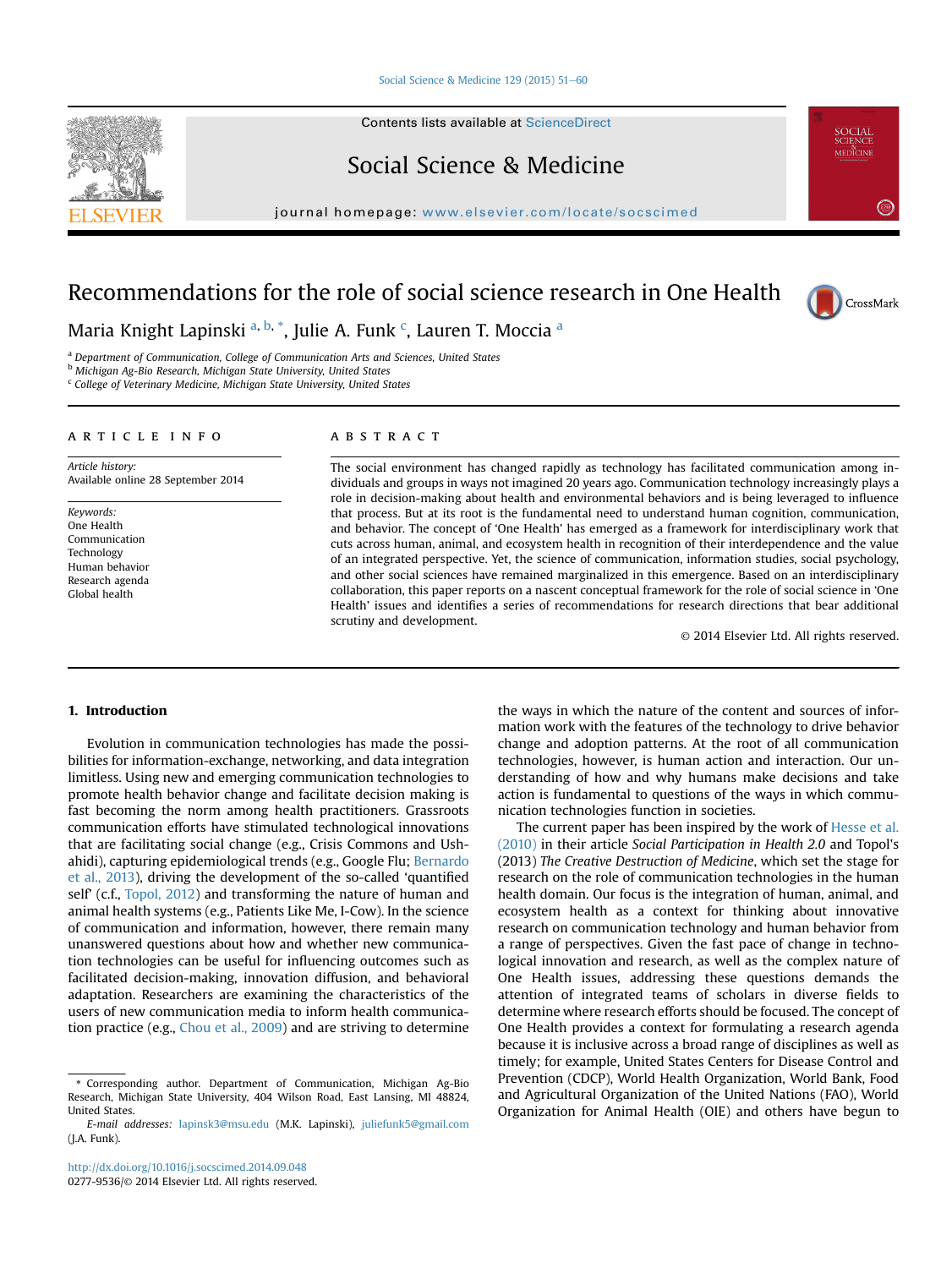shape policy and practice in this area ([CDCP, 2013; World Bank,](#page-8-0) [2010, 2012\)](#page-8-0).

At its' simplest form, One Health is the idea that human, animal, and ecosystem health are interdependent. Although the concept of One Health is not novel, there is a pressing need for renewed focus on interdisciplinary efforts in this arena in order to improve health. Despite the recognition that human communication processes and behaviors are critical in this realm, social scientists have not played a central role in the One Health conversation [\(Choffnes et al., 2012\)](#page-8-0). Recommendations from previous One Health meetings, held by the CDC ([Centers for Disease Control and Prevention, 2013\)](#page-8-0), National Academies of Sciences ([Choffnes et al., 2012\)](#page-8-0), and others (see, [Hueston et al., 2013\)](#page-9-0), recognized that communication, in particular using new technologies and the knowledge base about human behavior change and decision-making, is critical to achieving 'One Health' goals. Yet, there is a paucity of research regarding efficacious approaches. Further, in order for One Health approaches to be adopted, it must be clear that there are added benefits to pursuing an intervention integrated across human animal and ecosystem health. Adoption of One Health approaches will not (and should not) be adopted without a clear sign of added value ([Zinsstag et al.,](#page-9-0) [2012a](#page-9-0)). As such, this paper reports on a nascent effort to craft several broad directions for social science research in the One Health realm.

# 2. Communication technology, human behavior, and the value of social science

Communication technology continues to change the nature of human interaction in key ways; yet fundamentally, human behavior is at the root of all technology questions. As such, social science, in all its forms, contributes to understanding how technologies form and function in society. We recognize the breadth and tremendous diversity of disciplines and perspectives encompassed by the term social science and do not claim to represent its breadth here. We use this term simply to mean researchers who study humans. With this said, understanding how communication technology changes human experience (and the experience of other animals and ecologies) drives much of our thinking. Recognizing the concept of the 'digital divide,' our premise is that the ideas presented here regarding communication technologies (existing and emergent) and human behavior are globally focused; revolutions in the ways in which communication technologies are leveraged are occurring all over the world. There are several aspects of communication technologies that we highlight here as an overarching framing for the paper: the concept of constant connection, enabling access to large-scale information and human connections, and the potential for contextualized decision-making and behavior.

Many people across the globe now have the ability to be constantly connected: across time, space, and place ([Vorderer and](#page-9-0) [Kohring, 2013](#page-9-0)), and this ability serves as a disrupting and facilitating force in people's lives [\(Misra and Stokols, 2012\)](#page-9-0). This means that there is potential for almost limitless access to information about everything from market prices of goods being sold in a faraway city (e.g. [Abraham, 2006; Fafchamps and Minten, 2012\)](#page-8-0) to pandemic disease outbreak maps; from what one's mother (who lives 1000 miles away) thinks about what you ate for dinner last night to how many steps you walked yesterday. One can connect with another person at any time and almost any place. This information and connectivity cuts across contexts; it can influence the way people live their lives including the breadth and depth of interpersonal connections with others [\(Ellison et al., 2011\)](#page-8-0) and the nature of people–environment relations ([Misra and Stokols, 2012\)](#page-9-0).

Along with facilitating interpersonal communication among single individuals, emerging communication technologies have enabled communication among groups of people; revolutionizing how people engage in decision-making, team work, and collaboration. This has the potential to change the ways in which individuals, groups, communities, and societies function. [Forte](#page-9-0) [and Lampe \(2013\),](#page-9-0) for example, have discussed the concept of open collaboration and technology-enabled innovation spaces (e.g., Wikipedia, the most widely known) enabling things such as disaster response, open mapping, aggregation of news and information, and crowd-sourcing of democratic processes. It also has the potential to change the ways in which we think about others as influential in our lives; making the study of group dynamics and group processes more important and more complicated than ever.

The potential for ubiquitous connection to individuals and groups, along with the access to large-scale and innovative forms of information (about the self as well as about other entities) allows for contextualized decision-making in a form never seen in the history of human-kind. That is, for any one decision, a person or group may access massive amounts of information ranging from system-level factors to individual opinions. This elevates the need to understand issues such as critical evaluation of information and information processing, the role of group norms and networks, and information/data visualization, integration, and management; points we will return to below. Social scientists, both those who's focus has been in information science and those who have not, contribute to our understanding of these issues through their research on decision-making and communication related to health and the environment, the ways in which innovations disrupt the social environment and promote change ([Misra and Stokols, 2012\)](#page-9-0), and how interventions like those seen in the realm of health behavior can influence behavioral decisions and ultimately human, animal, and ecological health outcomes. Communication technology and the information and connections it affords increasingly plays a role in decision-making about health and environmental behaviors and is being leveraged to influence that process.

Working under the assumption that a diversity of viewpoints can facilitate solving the challenges faced by the application of technology to questions of decision-making and behavior change in the context of One Health, this paper brings together the perspectives of a broad cadre of social science researchers with scientists in human, animal, and ecosystem health to determine key research questions for using new and emerging communication technologies for understanding and facilitating behaviors that might impact One Health challenges. With support from the National Institutes of Health, this group (Appendix; Link to Figure) has convened in a series of meetings at Michigan State University over the last two years to begin to form collaborative teams and forge a research agenda in this space. For this paper, our goal is modest; to identify several broad issues that can generate additional thinking about the role of social science in One Health questions. As such, we focus the scope of this inquiry to places we see as value-added by the possibility of social scientific research to answer broad questions in order to move science and practice forward. Ultimately, our agenda is more ambitious: to craft an integrated framework for interdisciplinary research that allows for testing of basic research questions in various social, biological and physical science disciplines; gaining insight into practical application of the research findings, and true integration of research projects across traditional disciplinary boundaries. Ideally, it is hoped that integrated research projects that are of substantive interest for researchers in the biological, physical and social sciences can be developed as a result of these efforts and produce real impact on One Health-related challenges.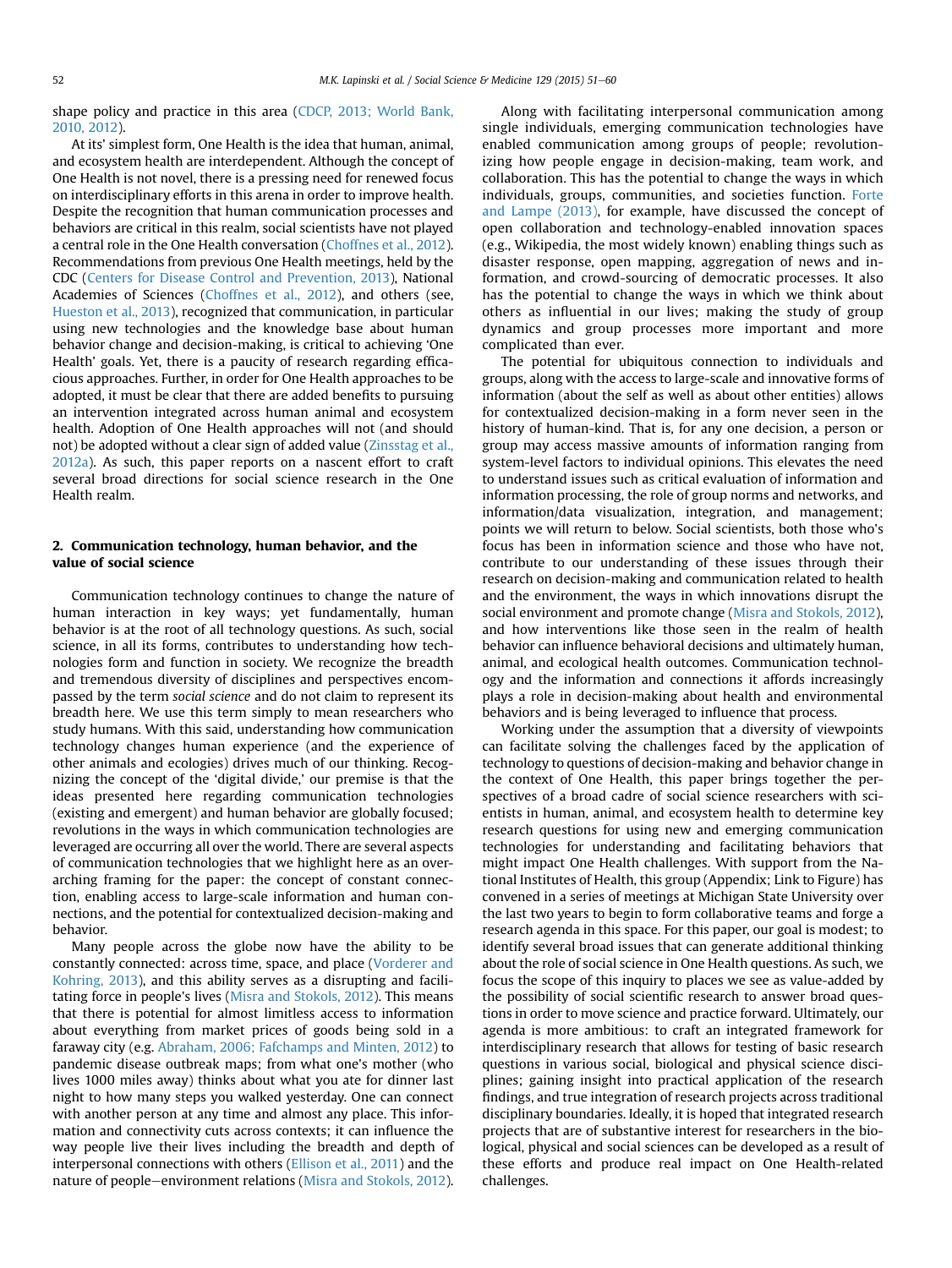#### 3. Defining 'One Health': examining existing frameworks

The concept of One Health has appeal as an overarching theme for thinking about large-scale, interdisciplinary or transdisciplinary research problems. In this manuscript, we use the definition of interdisciplinary research as set forth by the US National Academies of Science: "Interdisciplinary research is a mode of research by teams or individuals that integrates information, data, techniques, tools, perspectives, concepts, and/or theories from two or more disciplines or bodies of specialized knowledge to advance fundamental understanding or to solve problems whose solutions are beyond the scope of a single discipline or area of research practice." (p. 2, [Committee on Facilitating Interdisciplinary Research,](#page-8-0) [Committee on Science, Engineering, and Public Policy, National](#page-8-0) [Academies, 2004\)](#page-8-0).

Interrogation of the concept of One Health is overwhelming in its scope: it is challenging to think of examples of issues that might not be classified as One Health challenges. Ironically, despite its potential scope, research in the realm of One Health has focused frequently on the classic case of zoonotic and vector-borne diseases (e.g., malaria, dengue fever, bovine tuberculosis, avian influenza, West Nile Virus, foodborne illnesses). Also in health services delivery that integrates human and animal health ([Schelling et al.,](#page-9-0) [2007\)](#page-9-0) or surveillance of human and animal health [\(Jean-Richard](#page-9-0) [et al., 2014\)](#page-9-0) to increase coverage and reduce costs. More ironic, perhaps, given the broad potential scope of the One Health concept is the fact that social science, despite the role of human behavior at the center of many One Health challenges, is noticeably absent from scientific research on One Health. Even in the classic case of zoonotic diseases, where significant human behavior issues lie at the root of propagation, prevention, and transmission, social science research is rarely engaged in this realm. Examples of such work that to fill this gap are models that specifically address the ways in which social science method and theory can be brought to bear in the case of zoonotic disease (e.g., [Clarke, 2009; Leach and Scoones,](#page-8-0) [2013; Triezenberg et al., 2014](#page-8-0)).

In addition to the limited engagement of social science research in the classic One Health example of zoonoses, there is a need to define One Health, at least within the framework of this manuscript's goals. One Health is thought to be an ancient concept ([Zinsstag et al., 2011](#page-9-0)) although more recently it is rapidly evolving in its scope as evidence of the interdependence of the health of humans, animals and the ecosystem, are further elucidated. Extensively reviewed by [Zinsstag et al. \(2011\);](#page-9-0) One Health originated from 'One Medicine', developed by [Schwabe \(1984\)](#page-9-0) as a general medicine that was shared by animals and humans. One Health was seen as an expansion of 'One Medicine' in recognition that the interdependence between animals, humans and their ecosystem extends beyond medical intervention for clinical disease. One Health integrates eco-health ([Zinsstag et al., 2012b\)](#page-9-0) and supports the concept the health and well-being of animals, humans and the environment are interdependent ([Zinsstag et al., 2011\)](#page-9-0). Conceptually, One Health is further extended by inclusion of socialecological systems (SES) and [Zinsstag et al. \(2011\)](#page-9-0) suggests a model of health in social ecological systems (HSES). [Rock et al. \(2009\)](#page-9-0) calls for application of the syndemic concept for prevention, which focuses on "…connections among health-related problems, considers those connections when developing health policies, and aligns with forces for social change" as a mechanism for engagement of social scientists in One Health (p. 991). This highlights the explicit call to interdisciplinary teams to include social science expertise along with the science, technology, engineering and medicine (STEM) fields to address societal challenges.

A tension exists within the One Health framework in regard to scope. The risk that a global overview may be so large in scope as to be meaningless, while simultaneously recognizing the limitations of reductionist approaches has been noted as a challenge ([Zinsstag](#page-9-0) [et al., 2011](#page-9-0)). Yet, despite the breadth of scope for inclusion, most One Health initiatives have focused on infectious diseases of humans and animals [\(Hueston et al., 2013](#page-9-0)). A recent review of One Health initiatives by Hueston and colleagues, conducted for the purpose of evaluating global adoption highlights limitations of existing initiatives: an absence of a consistent definition of One Health, challenges in identifying the scope of activities that benefit from One Health approaches, an absence of evidence of the benefits of a One Health approach, minimal acknowledgment of ecosystem health and an absence of engagement of private sector organizations in One Health initiatives ([Hueston et al., 2013](#page-9-0)).

For the purpose of the current interrogation, One Health is conceptualized as the idea that the health of humans, other animals and ecosystems are interdependent. Health is broadly defined; for instance, human health encompasses not only physical health (e.g. infectious and non-infectious diseases of both acute and chronic duration), but also encompasses more broad indicators of the health of people and societies such as psychological, emotional, spiritual and economic well-being and socio-political stability. The health of animals includes not only physical health, but also concepts of optimal productivity, animal welfare and ethical considerations of animal use. Ecosystem health is not only mitigation of environmental toxicants, but also captures plant health, biodiversity, sustainability and resilience of ecosystems. This approach to One Health is a recognition and extension of Zinnstag's [\(2011\)](#page-9-0) inclusion of health within social ecological systems (HSES), and the requirement that One Health approaches provide an added-value over solutions that are implemented without consideration of this interdependence (Zinnstag et al., 2012a). We acknowledge that, as an emergent concept, this definition of One Health may be challenged, but the interdependence of the health of these systems is without doubt.

Contextualizing research under the One Health umbrella yields a number of key areas that merit scientific inquiry by integrated research teams. One Health provides an appropriate framework for this effort; in part, because it is integrative by definition: making biological, physical and social science disciplinary boundaries less relevant, and setting the stage for interdisciplinarity that can motivate integrative thinking across social-scientific disciplines. Second, human behavior is at the root of many One Health challenges and holds the promise for addressing those challenges. One example is, the role of the mosquito as a vector for a number of diseases of humans and other animals including some zoonoses. It is human movement of goods around the globe through humanbuilt transportation systems [\(Tatem et al., 2006; Reiter, 2010; de](#page-9-0) [La Rocque et al., 2011\)](#page-9-0), and potentially human-induced climate change that may alter the ecology and epidemiology of vectorborne diseases (reviewed by [Altizer et al., 2013](#page-8-0)), causing emergence of animal and human disease in novel geographic regions (and perhaps reducing its impacts in existing endemic regions). Ultimately, it will be human action that can modify the antecedents described above to prevent degradation to human, animal, and ecosystem health in this context. Still, at the most basic level, questions remain about the utility of One Health as a context for thinking about basic research on human behavior. The answer to this question is crucial because it limits the potential heuristic value of any initial work done in this framework.

## 4. Broad recommendations for the role of social science in One Health challenges

Social science contributions to 'One Health' can be thought about at a number of different levels of One Health challenges.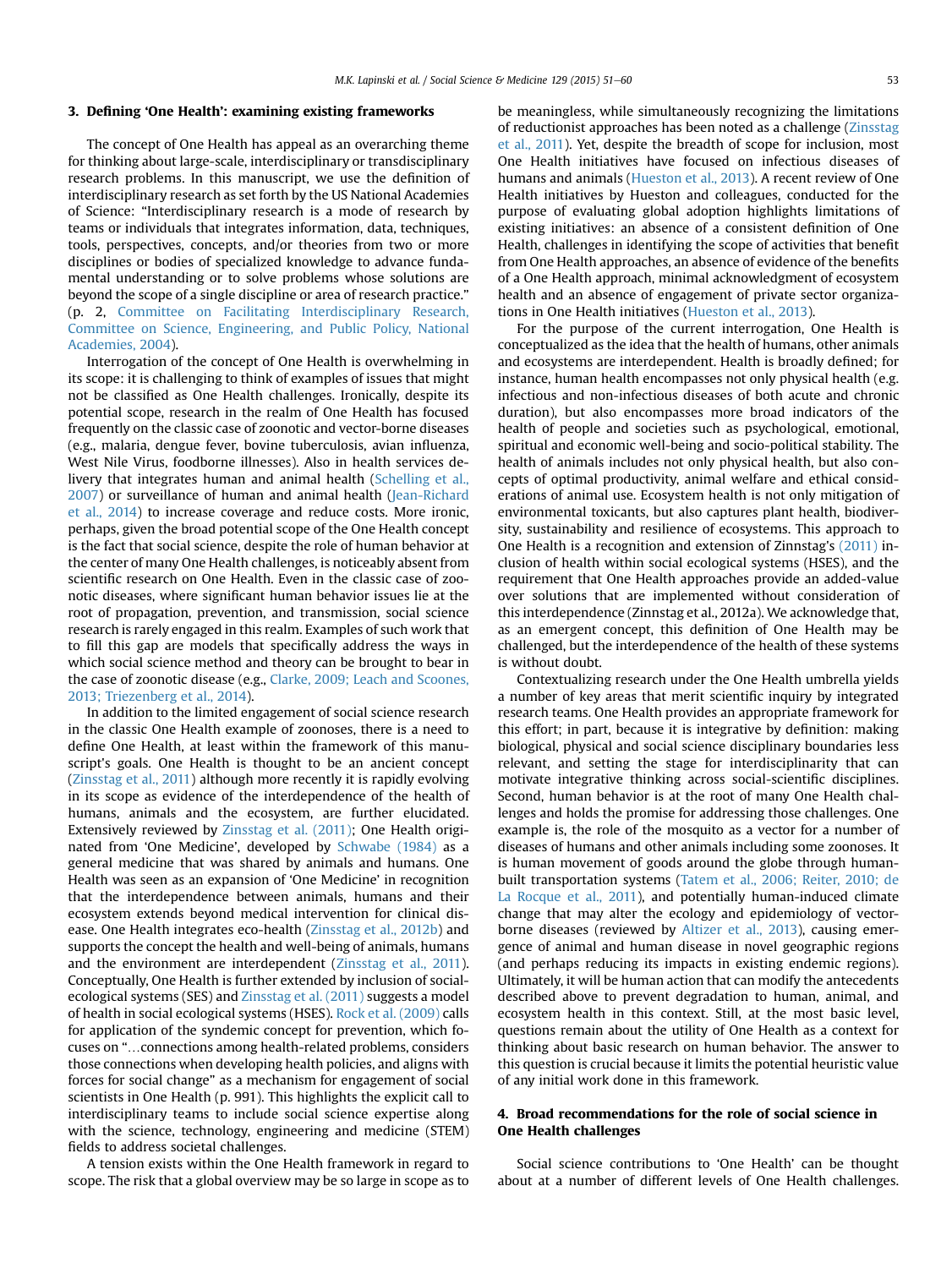Human behavior functions causally in One Health questions: that is, in creating and perpetuation of the basic conditions that lead to One Health challenges. Put differently, human actions lead to changes in the intersected systems that define One Health: the ecological, human, and animal systems. Social scientists can aid in understanding these behaviors, their motivations, and the role technology plays in this process. For example, human practices, such as clearing of forest land and intensification of agriculture put humans and domestic animals in contact with otherwise foreign wild animals and foment disease transmission between animals and humans [\(Plowright et al., 2008](#page-9-0)). There are significant social questions about why this behavioral practice exists, how to engage communities regarding the risks associated with this practice, whether or not it makes sense to persuade people to cease this behavior to adopt different behavioral strategies, and how best to do this. Some of these questions can incorporate fundamental social science questions about culture and social systems, public engagement, behavior change communication, and decisionmaking.

Changes in human behavior that result in changes to the One Health system and how this feeds back into the system form another broad area of inquiry. Social science can contribute to our understanding of how combined changes in environmental, animal, and human health effect human psycho-social outcomes and of the cyclical relationship between humans and their environment. For example, it is becoming clear that climate change will result in temperature and water availability changes all over the world. This will influence the movement and health of wild animals and will also influence the ways in which humans care for domestic animals [\(Moore et al., 2012\)](#page-9-0). It will yield changes to human migration and well-being including food security [\(Wheeler and von](#page-9-0) [Braun, 2013](#page-9-0)) and the frequency of human conflicts [\(Hsiang et al.,](#page-9-0) [2013](#page-9-0)). Understanding the ecological effects of climate change, how to communicate the nature of these complex changes, how humans will be impacted and how human behaviors in response to climate change will impact ecosystem health, all provide fertile ground for significant social science research endeavors and fit squarely in the One Health paradigm. Understanding the policies and practices that will mitigate detrimental effects and coming to consensus about what the effects and responses might be is an additional engagement point for social researchers.

In the following section we describe three recommended conceptual areas that can form a basis for understanding how social science might contribute in meaningful ways to One Health challenges. These are issues that have emerged in discussions among our team and are designed to stimulate additional thought and discussion in this realm.

## 4.1. Recommendation #1: understand how humans contextualize their own health within animal and ecosystem health

Fundamental to social science research about One Health issues is a better understanding of the ways in which humans conceptualize their own personal health in relation to social, animal and ecosystem health and whether addressing the intersection of these issues is profitable for facilitating human decision-making and ultimately, human action. In the most basic sense, this is a question of how people come to understand complex systems and how this understanding influences the decisions they make about their own individual action with in larger systems (social, organizational, etc.). The identification of this fundamental issue is rooted in our assumption that humans, and their actions, are at the base of most One Health-related challenges as the cause and/or solution (through of adaptation or prevention). It is the sum of many individual-level decisions that result in collective action scenarios which can ultimately have profitable large-scale ecosystem, human and animal health outcomes. Understanding how people see the interplay between and among these three systems becomes important because of existing science on how people make decisions (and the role of information and informational complexity in that process; a point to which we will return below).

By profitable, we mean decisions that will yield optimal benefits for human, animal and ecosystem health; a view of the benefits of action that expands the traditional and anthropocentric scope of thinking about why humans act. Historically, concerns about human health have been used to legitimize questions about ecosystem and animal health. For example, efforts to improve ecosystem health are typically contextualized in the human benefits to that action (e.g., Why should a community install a sewer system? So members of the community can have access to drinking water that is not polluted by human waste.). This approach appears to have merit because research is clear that when people make a direct connection between their own behavior and its direct health benefits, it makes behavioral action more probable (e.g., [Bandura,](#page-8-0) [1986, 2004; Janz and Becker, 1984](#page-8-0)). The literature on health risks is robust in its indication that identification of the direct benefits to the self can motivate action when it comes to personal health behaviors [\(Carpenter, 2010](#page-8-0)) and that perceptions of these benefits are contextualized in the broader social normative system (e.g. [Lapinski and Rimal, 2005](#page-9-0)). It is less robust in terms of the findings regarding indirect or depersonalized benefits as motivational. The question then becomes: can ecosystem and animal health benefits of behaviors be connected with human health benefits in order to motivate action that will result in human decisions that optimize benefits across the three contexts? Ultimately how people come to understand the costs and benefits of behavioral action are only a piece of what influences decisions to act. There are existing theoretical frameworks for complex approaches to understanding decisions and actions that are useful for identifying other future research directions in this realm.

Social ecological models of human behavior have a prominent place in the literature on health and environmental-related behaviors (see [Stokols, 1996](#page-9-0) for a review); similarly, work on coupled human-natural systems (e.g., [Liu et al., 2007\)](#page-9-0) provide a comprehensive, interdisciplinary basis for research on One Health. Ecological models of health describe a systematic range of factors that influence health-related outcomes; from macro-level factors such as access to services to social-psychological factors that influence action. As a general class of models (e.g., [Airhihenbuwa,](#page-8-0) [1995; Stokols, 1996; Street, 2003](#page-8-0)), these approaches take a macro-perspective on human action and have their basis in systems theory; they identify all of the classes of factors that can influence human action and have been applied in the context of human--technology interaction [\(Montero and Stokols, 2003\)](#page-9-0). These models can include specific psychological drivers (e.g., perceptions of the benefits and risks of taking action) to the more general social (e.g., normative barriers) and contextual (e.g., access to an environment that facilitates behavior) factors.

At the level of the individual, it is clear that both logical/rational and intuitive/emotional systems factor into behaviors and behavioral decision-making [\(Slovic et al., 2007](#page-9-0)). People act (either with or without consciousness about actions) based on a variety of psychosocial factors such as habitual tendencies, attitudes and values ([Rokeach, 1968\)](#page-9-0), perceptions of the benefits and risks of engaging in a certain act (e.g., [Decker et al., 2010](#page-8-0)), the nature of social relations, including perceptions regarding what other around them do or think they should do [\(Kallgren et al., 2000; Ellaway and Macintyre,](#page-9-0) [2007; Lapinski et al., 2007\)](#page-9-0), and aspects of self-concept and identity ([Hogg and Reid, 2006](#page-9-0)). Contextual factors such as access to services or information, cultural predilections, media context, political and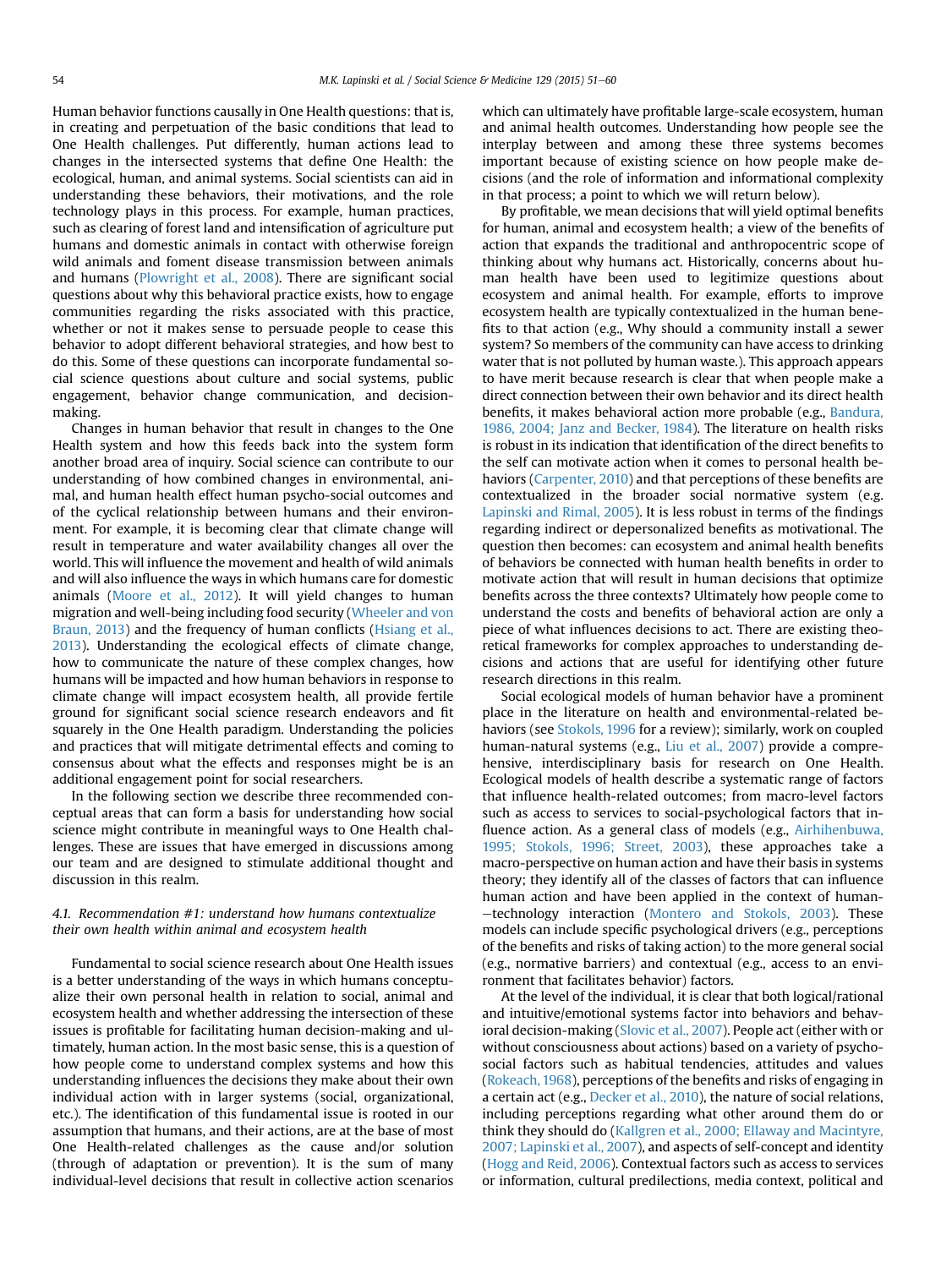<span id="page-4-0"></span>legal context, and the natural and built environment ([Masuda et al.,](#page-9-0) [2012\)](#page-9-0) are all believed to have the potential to indirectly or directly influence human behaviors and outcomes as does the relationship among actors and the information that is exchanged verbally and non-verbally among and between these actors.

Work on coupled human and natural systems examines the complexity of interactions between the human and natural world and provides an additional conceptual bases for thinking about One Health questions if animal health (both wild and domestic) can be added to the equation. [Liu et al. \(2007\)](#page-9-0) summarized a number of projects around the globe that adopted this perspective and identified the common features of these projects as having a number of key characteristics including: 1) explicitly addressing the relationships among the social and ecological realms; 2) involvement of an interdisciplinary team of researchers from social and natural sciences; 3) use of methodologies and approaches from multiple disciplines; and 4) longitudinal and contextualized research.

These approaches, borne largely out of environmental psychology and environmental sociology, can be expanded to address additional hypotheses about the ways in which information from ecological, human and animal health systems can influence behavioral outcomes. Inclusion of human and animal health outcomes is particularly relevant when thinking about this issue in the context of One Health. Yet there remains a need to specify testable hypotheses about how and why the information gleaned from those ecological systems might prove influential in behavioral decision-making and how it interacts with psycho-social systems. Hypotheses can be formed about how humans integrate information gleaned from the ecology with their own cognitions and the messages that they exchange with others in the social system.

The simplest examples to consider this point further are those in which an individual or group relies heavily on aspects of the ecology for their own direct monetary and non-monetary benefits. For example, consider a nomadic herder with a large herd of animals, which she grazes on a collectively held parcel of land. What information does she draw from the ecology as she makes decisions about her daily actions and how does that information connect with the information she receives from members of her social networks? Is the motivating force behind her actions consideration of her own well-being (broadly construed: economically, mental health, social position), the health of her animals (productivity, infectious disease, and welfare), ecosystem conservation (preservation of the grasslands), or a combination of those things? If she instead is the mother of a child with severe asthma living in an urban center, do her observations of the quality of the air drive decisions about the activities in which she personally engages, and does she connect those decisions with her own actions that may lead to degradation of air quality (e.g., driving her car to work, using large amounts of electricity)? It may be the case that identifying clear linkages between human, animal, and ecosystem health and communicating that information in strategic ways can have the power to significantly influence the ways in which people consider their own behaviors such that they optimize benefits across these systems. As such, there are basic social science research questions that might be addressed to determine the profitability of the One



Diagram Adapted from "A causal diagram approach to examining Hendra virus emergence in Australia"

Fig. 1. Proposed causal pathway for the emergence of Hendra Virus in Australia.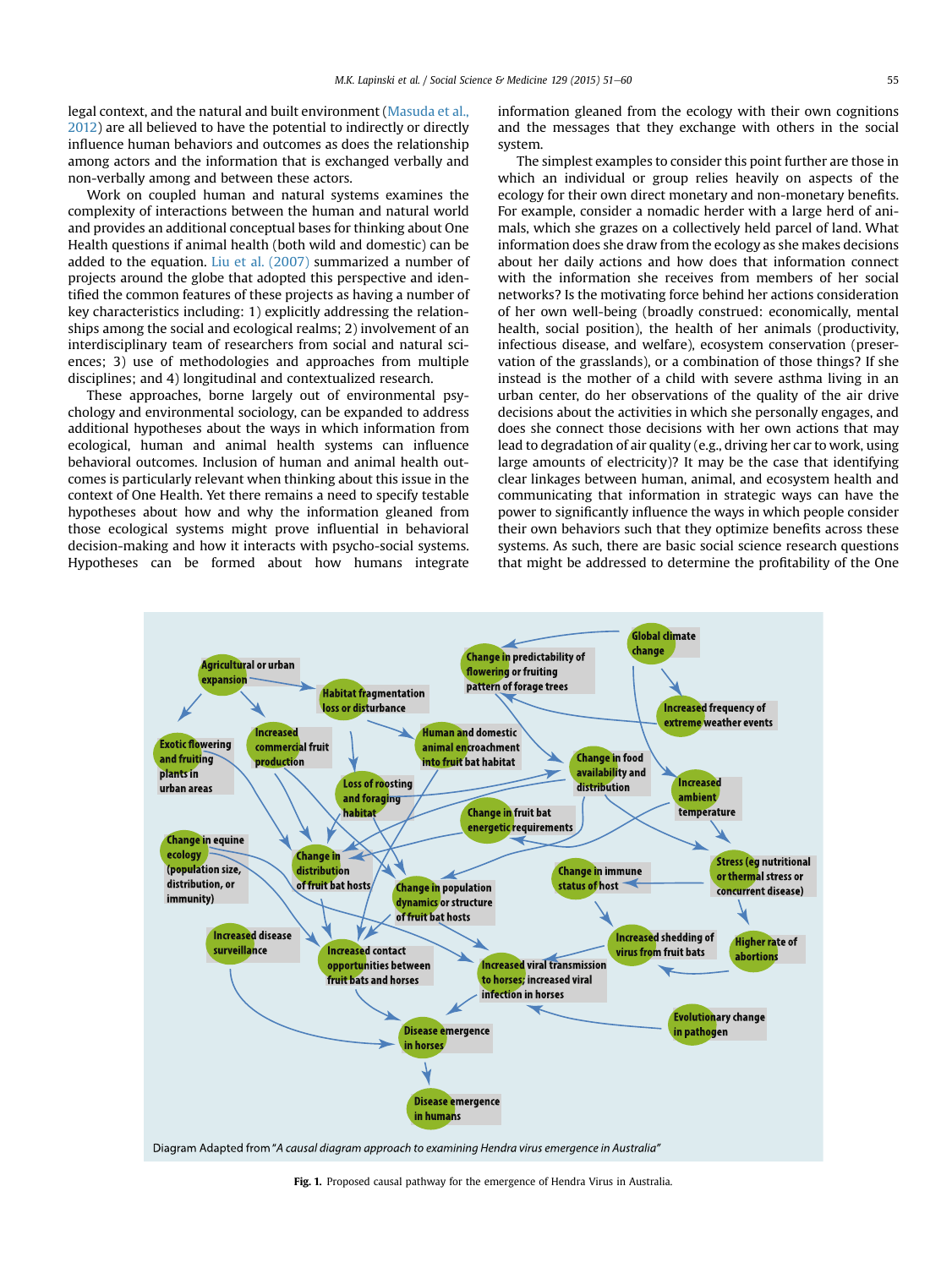Health approach for promoting particular behaviors that have collective benefit.

An additional example ([Fig. 1\)](#page-4-0) of an emerging disease that fully integrates the One Health paradigm is the emergence of Hendra Virus in Australia [\(Murray et al., 1995](#page-9-0)). Despite a long association of the virus with the fruit bat hosts, the disease has emerged in human and equine populations. Using a causal web model ([Plowright et al.,](#page-9-0) [2008](#page-9-0)), many different potential factors are identified: destruction of habitat, agricultural consolidation, urbanization, habitat encroachment changes in equine population geographic distributions, and global climate change impacts on bat food sources as potential contributors to this disease emergence. Many of these changes are a result of human activities. However, this is a very complex causal pathway. How would people conceptualize their health secondary to agricultural development and activities that impact climate change while understanding the consequences of such practices for emergence of novel viral infections (i.e., Nipah and Hendra virus)? Would behavior change be likely when the risks are explained in a complex system framework? What direct benefits to the self are possible to identify to encourage change in behavior? How would people conceptualize the economic and food security benefits of agricultural production vs. impact on wildlife habitats and subsequent risk to human and animal health resultant to emergent viral diseases? This example highlights the role of human behavior at many points in the causal pathway occurring at the individual, social and organizational levels. Likewise, the virus may have a significant impact on human, animal and ecosystem health. Understanding the basic underlying social-ecological systems, with particular reference to human behavior, could contribute significantly to promotion of One Health.

The issues highlighted here address a single basic human perception question associated with One Health and can form the basis for thinking about other fundamental issues including the types of information and messages that are desired or needed to facilitate behavioral decision-making and the ways in which communication technology factors into the process. In short, social science can contribute to the understanding of how these 3 realms are connected in people's cognitions. Methodological approaches to understanding this complexity exist [c.f., the mental models approach; [Morgan et al. \(2001\)](#page-9-0)]; these can then be linked to the nature of communication and information that is needed to help people better understand, modify or adapt appropriately within these systems.

## 4.2. Recommendation #2: understand the ways in which information and communication can improve One Health outcomes

If scientists develop a deeper understanding of how people come to understand the integration across human, animal and ecosystem health and the level at which they need to understand this integration to make personal, social, and organizational decisions, we can better identify the nature of the information that people need to make these decisions. Moreover, studying these decision-making processes and the nuances of the information people use and exchange are areas for basic social research in the context of One Health. Research in communication for health prevention and promotion has significant lessons to contribute to such an effort. The process of communication and education intervention design addresses the importance of researching the nature of people's existing perceptions, needs, behaviors, and knowledge as a precursor to development of information like decision making aids, persuasive messages, educational content, etc. (e.g., [McGuire,](#page-9-0) [1987](#page-9-0)). This approach does not assume information is desired by stakeholders; that information provision will somehow result in modification to behavior, or that humans have the motivation and ability to process information about a particular issue.

There are situations in which people do not desire information about an issue because it does not allow them to maintain good mental health ([Brashers et al., 2002](#page-8-0)). It is clear that having knowledge about an issue is often disassociated from acting in a way to address the issue ([Fishbein and Azjen, 1975\)](#page-8-0). Moreover, more information about an issue can overwhelm people's processing capacity and result in biased processing of information and use of heuristics for decision-making (e.g. [Gilovich et al., 2002](#page-9-0)). If information is provided that is too complicated, it might not be useful for behavioral decision-making [\(Chaiken, 1987](#page-8-0)). On the contrary, if the complexity of an issue is not acknowledged, certain forms and types of information might be dismissed as overly simplistic or insufficient (c.f., Griffi[n et al., 2004](#page-9-0)). As such, before the development of communication or information dissemination efforts, the understanding of how people understand and conceptualize a One Health issue is necessary. That is, to know the types of information that is preferred, needed, or appropriate for a particular population on any given issue, existing patterns of behavior and the nature of the conceptual system associated with an issue, must be understood.

Understanding how people contextualize their personal health within the context of ecosystem and animal health and the informational needs associated with One Health issues becomes important if there is a point for intervention and opportunity for researchers to study the effects of that intervention. Any possible intervention should begin with understanding human perceptions and the social and ecological systems in which the intervention will be introduced. In this case, we use the term intervention to mean the introduction of a new technology or new ideas to a social system (on par with diffusion of innovations see [Rogers \(1962\)](#page-9-0); also termed a 'shock' in economics) and includes communication and educational interventions. Innovations should not occur absent of an understanding of the social systems into which they will be introduced (see [Dearing, 2008\)](#page-8-0). For example, consider an innovation that occurs regularly: a new planting technique is researched and discovered that requires less pesticide, less water, and yields more foods for humans and animals. As the innovation is developed (not after development, when there is no chance for modification based on social information) basic research can help to uncover the dynamics of the social system that will ultimately drive the adoption of the technology. Questions such as the following can be asked: What are the existing behaviors associated with this innovation? How will information help this technology diffuse through a population? What are the perceived benefits of the technology to human, animal, and ecosystem health? How can the benefits of this technology be communicated to members of the social system? Who are the influential people in the system and what are their existing beliefs and behaviors associated with the technology? At the same time, there are questions about crop yields, changes to the water system, as well as food security and nutrition benefits to the community that need to be addressed by biological and physical scientists.

In [Fig. 2,](#page-6-0) we describe a framework for understanding the impact of an intervention [in this case, payment for ecosystem services (PES)] on One Health outcomes. A typical economic model characterizes the effects of conservation payments as promoting conservation behavior and thus improving ecosystem conditions; an alternative model drawn from a recently funded U.S. National Science Foundation (NSF) project ([Lapinski et al., 2013\)](#page-9-0) suggests the conservation payments and the resulting actions both influence social norms and in turn are influenced by social norms. Feedback from changes in ecosystem conditions also influences decisions and actions. In the referenced project, this model is being applied to two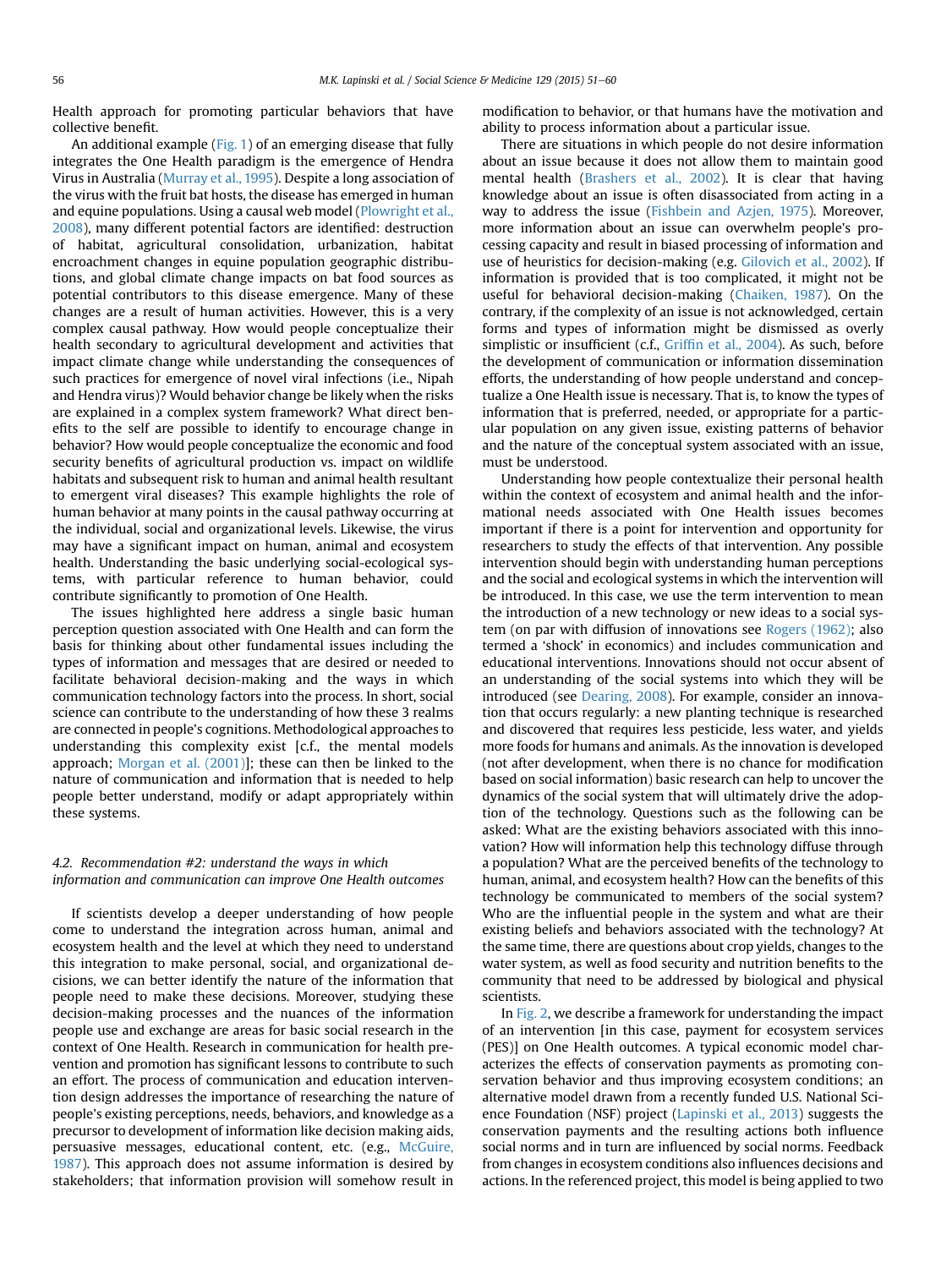# <span id="page-6-0"></span>Relationships among Monetary Incentives, Decisions/actions and Social Norms in the Payment for Ecosystem Services (PES) Context

Typically, PES aims to influence decisions and activities, and thus to affect the ecosystem.



Fig. 2. A proposed framework for understanding the impact of an intervention [payment for ecosystem services (PES)] on One Health outcomes. Artist: J. Kerr in [Lapinski et al., 2013](#page-9-0).

behaviors (domesticated animal herding and patrolling to reduce poaching of large mammals like the endangered snow leopard) and can address ecological outcomes (e.g., grassland and watershed health or biodiversity), animal outcomes (e.g., health of domesticated and wild animals) and human outcomes (e.g., economic wellbeing and access to adequate nutrition).

As with the first recommendation, there are frameworks and theories for better understanding how people seek out and respond to information (e.g., Afifi[, 2009; Kahlor et al., 2006; Rimal and](#page-8-0) [Turner, 2009](#page-8-0)) that have utility for One Health challenges. Further, there are large scientific literatures on message and informational design (c.f., [Dillard and Pfau, 2002\)](#page-8-0) and informational tools for decision support (e.g., [Arvai et al., 2001; DeSanctis et al., 2008\)](#page-8-0). Although there is significant research that has been done in this realm, there remain questions that are unaddressed; One Health issues serves as a forum for expanding this research. (Fig. 2)

# 4.3. Recommendation #3: identification of the key characteristics of new and emerging communication technologies including how and when are they can be used globally for information-seeking and sharing about One Health issues

Until now, the focus of the discussion has been on the dynamics of the human social and ecological systems in which One Health issues occur. As discussed above, fundamental to human systems are the devices and technology that pervade the human experience. These take the form of communication technologies themselves and/or the products and outcomes of communication technology that are used by humans as they make decisions. Communication technology is ubiquitous and fundamental to human experience across many contexts [\(Misra and Stokols, 2012; Vorderer and](#page-9-0) [Kohring, 2013](#page-9-0)); we are living in a constantly connected world where customized information consumption and crowdsourced collaboration are the norm (c.f. Topol, 2013).

Many of the decisions humans make about their own wellbeing, that of the ecosystem, and of wild and domestic animals will be seeded by information exchanged through communication technology in various forms. Communication technologies might not only be changing the content of human experience but also the ways in which we think. There is evidence that media-multitasking and gaming may be changing how we process and respond to information (e.g. [Ophir et al., 2009](#page-9-0)) to the point that it changes brain functioning. As [Reeves and Nass \(1996\)](#page-9-0) in The Media Equation pointed out: mediated experiences are equal to human experiences. That is, all people respond to mediated communication much like they do human interaction (that is, responses to media are both "social" and "natural") making communication technologies more than just "tools" in the social world (p. 251). As such, any effort to understand human outcomes and response to One Health challenges must seriously consider the role of communication technology (emerging, emergent, and emerged) as an integral part of that experience.

Importantly, communication technologies, like all technologies, evolve faster than the positive and negative social implications of the technologies can be understood and anticipated. The tendency to adopt, to be tempted by the 'possibility' of communication technologies, is strong. That is, it is often the case that what can be accomplished with communication technologies relative to what should be done with communication technologies are out of step. Put differently, in the rush to adopt, basic questions about whether or not communication technologies might be useful for desired outcomes or the moral implications of adoption go unaddressed. Take for example, the use of mobile applications to facilitate health behavior change and improving disease management. A metaanalysis by [Free et al. \(2013\)](#page-9-0) on the use of mobile apps for health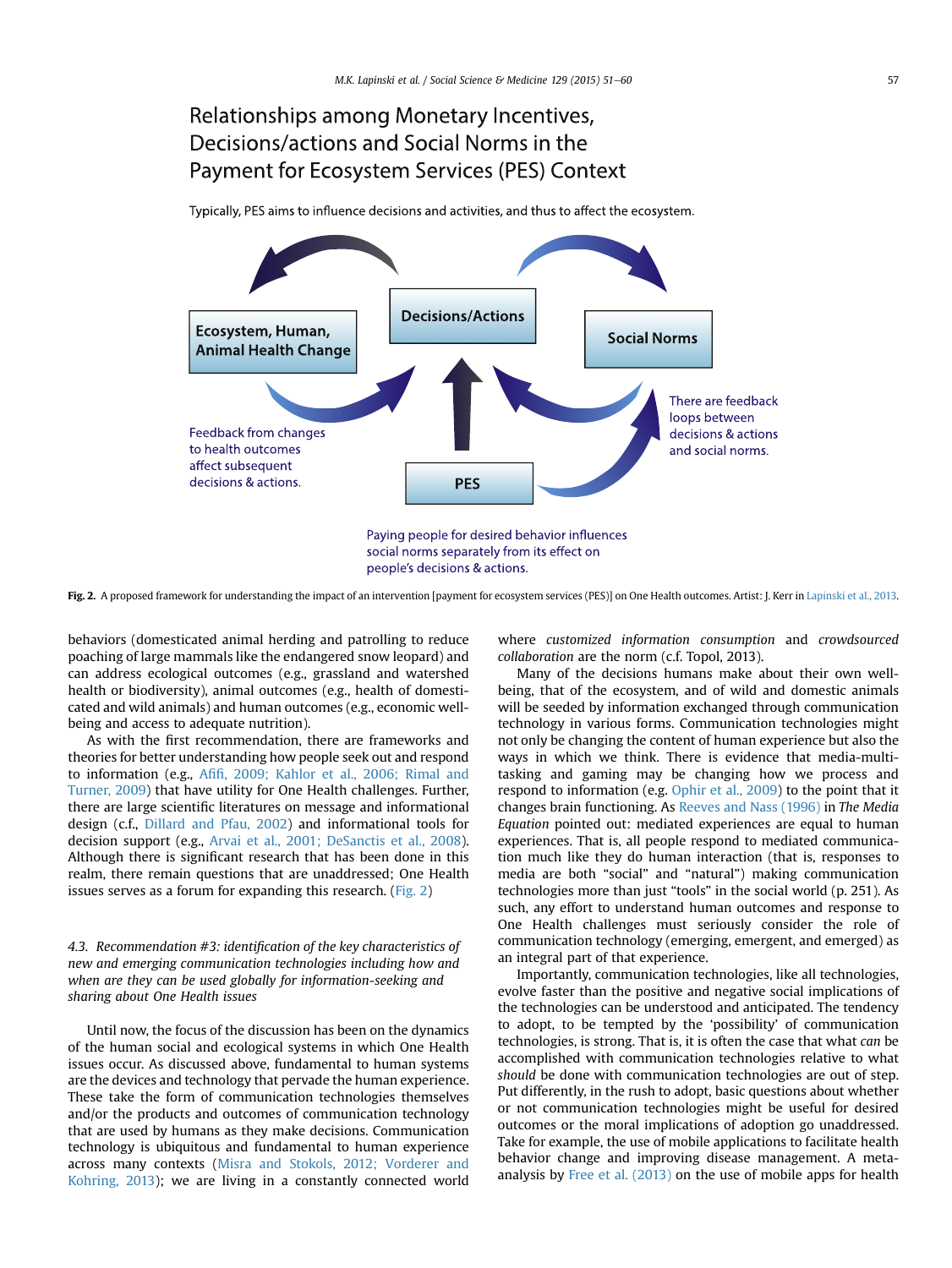promotion based on the analysis of 75 studies concludes that textbased (SMS) interventions can have utility for influencing certain health behaviors, but that there is a dearth of solid, statistically high-powered trials to know when they work and why, that the design of most mobile apps are not based on theory, and that most have been tested in developed countries only. The use of wireless sensor networks to track animal and human health and to provide opportunities for feedback [e.g. Fitbit®, JAWBONE UP®, WhistleGPS (for dogs)] are another example. Innovations in this realm allow both for real-time monitoring and feedback on health behaviors as well as large amounts of data that can be available to scientists and individuals regarding behaviors and conditions (i.e., taming data , see [Epstein et al., 2014](#page-8-0)) . Social science research in information science and technology mediated interaction, philosophy, and other fields are at the cutting edge of this research and can inform both theory and practice as these innovations evolve. These tools provide platforms for research questions that leverage integrated data systems on One Health questions and contribute to detection, prevention, and surveillance efforts.

Attention might be directed toward studying the characteristics of communication technologies that make them more/less useful in various contexts and identification of the One Health issues (e.g., diseases, problems, risks) for which communication technology can be useful. There are many questions regarding the nature of particular communication technologies (or classes of technologies) that make them effective for use in One Health contexts: Is it the social nature? Is it the potential for massive amounts of data? Is it the connectivity? Is it the expanded reach? These questions can form the basis for social research and subsequent application. Large quantities of data about health (e.g., GoogleFlu) and environmental conditions like climate, water, air quality are being integrated, synthesized, visualized, and shared using communication technologies. The social networks in which this information flows can be observed through mining of the outputs of social communication technology and visualized with the same tools. The unanswered question about the use of these technologies for these purposes is this: Will these innovations be useful to people as they make decisions about their own behavior, the actions of organizations with which they affiliate, etc.?

An example involves the visualization and democratization of disease reporting. HealthMap (<http://healthmap.org>, Fig. 3) is an internet based biosurveillance technology that uses online sources for disease outbreak monitoring and real-time surveillance for disease events ([Brownstein and Freifeld, 2007\)](#page-8-0). Data is aggregated from freely available sites, geolocated and mapped globally. Qualitative assessment of activity associated with outbreaks and crowdsourced assessment associated with each disease event are also provided. Through an application called "Outbreaks Near Me" subscribers can receive informational updates regarding outbreaks near their location. The site also utilizes crowd-sourcing for posting of disease events. A "Disease Daily" component provides informative articles on current disease outbreaks by medical professionals and scientists. This represents a potentially powerful tool for decision-making and behavior change, and could be used as a component of risk assessment and surveillance activities.

Key questions involve whether information about outbreaks changes human behavior proximally (e.g. I will wear mosquito repellent since there is West Nile Virus detected in my area), if the information provided aids in decision-making, and whether crowdsourced information influences behavior change. For example, does crowd-sourcing validate or diminish behavior change given the particular disease information (i.e. I am more likely to change my behavior if the crowd-sourced information indicates interest in the outbreak is high relative to information gleaned using other epidemiologic approaches)? Would presentation of the change in disease outbreak patterns locally or globally through a mapping tool (i.e., changes in patterns of vector-borne illness secondary to complex systems forces such as climate-change, socio-political disruption, ecosystem degradation) promote behavior changes such as adaptations in personal energy usage?

Another example is the adoption social media platforms for non-social use. Many public health organizations in the country have a social media presence as a tool for information dissemination and public connectivity. The US Centers for Disease Control and



Fig. 3. Example data visualization from HealthMap [\(http://healthmap.org](http://healthmap.org)) an internet based biosurveillance technology that uses online sources for disease outbreak monitoring and real-time surveillance for disease events.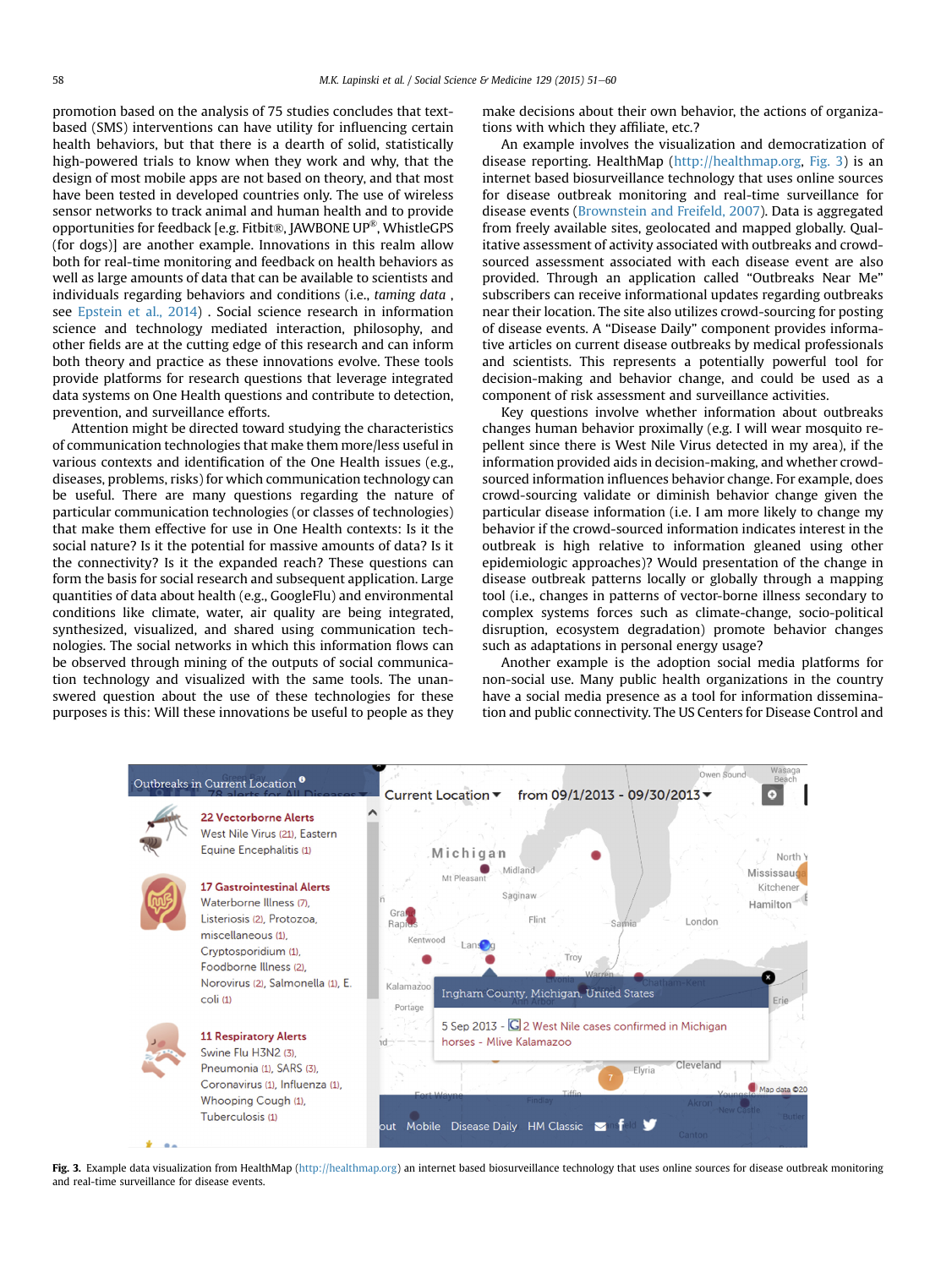<span id="page-8-0"></span>Prevention (CDCP) has a presence on 8 different social media platforms. At the writing of this paper, CDCP had 204,084 people following its Twitter feed (and 1700 following on Pinterest) compared to over 10 million people following CNN on Twitter. Many information science questions remain about the costs and benefits of using social platforms like Twitter as a mechanism for public health outreach, including its effects on source perception and behavioral decision-making. In this case, the merits of using particular types of communication technologies might be studied rigorously (yet rapidly) before adoption to understand their potential utility. In short, technologies can become ubiquitous before the practical, moral, and social implications of those technologies are understood. Alternatively, communication technologies might be resisted or ignored despite having important benefits (e.g., advanced communication systems for early responders as a classic case). In either case, integrated social research can inform practice and practice can inform theory-building in this realm.

The scope and complexity of One Health challenges mean that communication technologies and their ability to synthesize and simplify data is essential in order to make good decisions about how these challenges can be addressed. Communication technologies are already being leveraged in this way. There is a pressing need for research to better understand the key characteristics of communication technologies that can make them more useful in addressing integrated human, animal and ecosystem health challenges.

### 5. Conclusion

Social science research from a variety of disciplinary perspectives has enormous potential for integrative research projects with researchers from a variety of STEM, human health and other natural science disciplines in the context of One Health. One Health serves as an over-arching framework for interdisciplinary and transdisciplinary thinking about complex systems. Although the focus of social science research is often, by definition, anthropocentric, One Health provides a context for expansion of traditional thinking about basic research questions regarding the intersection of human, animal, and ecological health.

The unique and global abilities of technology accompanied by interdisciplinary collaboration present the opportunity to produce effective interventions for a healthier, more conscious global community, in which One Health is common knowledge and everyday vernacular. Understanding that health, broadly defined, is a shared quality essential to humans, animals and the ecosystem; and creating a shared language for the foundation of One Health can only aid in research and development that will solve One Health challenges.

#### Acknowledgments

Research reported in this publication was supported by the National Cancer Institute of the U.S. National Institutes of Health under Award Number R13CA162849 as well as the National Science Foundation Award Number SMA-1328503. The content is solely the responsibility of the authors and does not necessarily represent the official views of the National Institutes of Health or the National Science Foundation. The grantors had no direct role in the composition, nor had a prior review, of the manuscript contents.

The authors acknowledge the One Health: Emerging Communication Technologies for Decision-Making and Behavior research group (see Appendix), the Translational Scholar Corps and the contribution of the anonymous reviewers to the manuscript.

#### Appendix A. Supplementary data

Supplementary data related to this article can be found at [http://](http://dx.doi.org/10.1016/j.socscimed.2014.09.048) [dx.doi.org/10.1016/j.socscimed.2014.09.048.](http://dx.doi.org/10.1016/j.socscimed.2014.09.048)

#### References

- [Abraham, R., 2006. Mobile phones and economic development: evidence from the](http://refhub.elsevier.com/S0277-9536(14)00615-7/sref1) fi[shing industry in India. In: Proceedings of the Information and Communica](http://refhub.elsevier.com/S0277-9536(14)00615-7/sref1)[tion Technologies and Development. IEEE, Berkeley, CA, pp. 48](http://refhub.elsevier.com/S0277-9536(14)00615-7/sref1)-[56](http://refhub.elsevier.com/S0277-9536(14)00615-7/sref1).
- Afifi[, W.A., 2009. Information seeking in close relationships. In: Reis, H., Sprecher, S.](http://refhub.elsevier.com/S0277-9536(14)00615-7/sref2) [\(Eds.\), Encyclopedia of human relationships, vol. 2. Sage, Thousand Oaks, CA,](http://refhub.elsevier.com/S0277-9536(14)00615-7/sref2) [pp. 846](http://refhub.elsevier.com/S0277-9536(14)00615-7/sref2)-[849.](http://refhub.elsevier.com/S0277-9536(14)00615-7/sref2)
- [Airhihenbuwa, C., 1995. Health and Culture beyond the Western Paradigm. Sage,](http://refhub.elsevier.com/S0277-9536(14)00615-7/sref3) [Thousand Oaks, CA.](http://refhub.elsevier.com/S0277-9536(14)00615-7/sref3)
- [Altizer, S., Ostfeld, R.S., Johnson, P.T.J., Kutz, S., Harvell, C.D., 2013. Climate change](http://refhub.elsevier.com/S0277-9536(14)00615-7/sref4) [and infectious diseases: from evidence to a predictive framework. Science 341,](http://refhub.elsevier.com/S0277-9536(14)00615-7/sref4)  $514 - 519.$  $514 - 519.$  $514 - 519.$
- [Arvai, J., Gregory, R., McDaniels, T., 2001. Testing a structured decision approach:](http://refhub.elsevier.com/S0277-9536(14)00615-7/sref5) [value-focused thinking for deliberative risk communication. Risk Anal. 21,](http://refhub.elsevier.com/S0277-9536(14)00615-7/sref5) [1065](http://refhub.elsevier.com/S0277-9536(14)00615-7/sref5)-[1076](http://refhub.elsevier.com/S0277-9536(14)00615-7/sref5)
- [Bandura, A., 1986. Social Foundations of Thought and Action. Prentice-Hall, Engle](http://refhub.elsevier.com/S0277-9536(14)00615-7/sref6)[wood Cliffs, NJ](http://refhub.elsevier.com/S0277-9536(14)00615-7/sref6)
- [Bandura, A., 2004. Health promotion by social cognitive means. Health Educ. Q. 31,](http://refhub.elsevier.com/S0277-9536(14)00615-7/sref7)  $143 - 164.$  $143 - 164.$  $143 - 164.$  $143 - 164.$
- [Bernardo, T.M., Raji](http://refhub.elsevier.com/S0277-9536(14)00615-7/sref8)ć[, A., Young, I., Robiadek, K., Pham, M.T., Funk, J.A., 2013. Scoping](http://refhub.elsevier.com/S0277-9536(14)00615-7/sref8) [review on search queries and social media for disease surveillance: a chro](http://refhub.elsevier.com/S0277-9536(14)00615-7/sref8)[nology of innovation. J. Med. Internet Res. 15 \(7\), e147.](http://refhub.elsevier.com/S0277-9536(14)00615-7/sref8)
- [Brashers, D.E., Goldsmith, D.J., Hsieh, E., 2002. Information seeking and avoiding in](http://refhub.elsevier.com/S0277-9536(14)00615-7/sref9) [health contexts. Hum. Commun. Res. 28, 258](http://refhub.elsevier.com/S0277-9536(14)00615-7/sref9)-[271.](http://refhub.elsevier.com/S0277-9536(14)00615-7/sref9)
- Brownstein, J.S., Freifeld, C.C., 2007. HealthMap: the development of automated real-time internet surveillance for epidemic intelligence. Euro Surveill. 12 (48) pii=3322. Available from: [http://www.eurosurveillance.org/ViewArticle.aspx?](http://www.eurosurveillance.org/ViewArticle.aspx?ArticleId=3322) [ArticleId](http://www.eurosurveillance.org/ViewArticle.aspx?ArticleId=3322)=[3322.](http://www.eurosurveillance.org/ViewArticle.aspx?ArticleId=3322)
- [Carpenter, C.J., 2010. A meta-analysis of the effectiveness of health belief model](http://refhub.elsevier.com/S0277-9536(14)00615-7/sref11) [variables in predicting behavior. Health Commun. 25 \(8\), 661](http://refhub.elsevier.com/S0277-9536(14)00615-7/sref11)-[669.](http://refhub.elsevier.com/S0277-9536(14)00615-7/sref11)
- Centers for Disease Control and Prevention, 2013. One Health Meetings. Available from: <http://www.cdc.gov/onehealth/resources/meetings.html> (accessed 23.10.13.).
- [Chaiken, S., 1987. The heuristic model of persuasion. In: Zanna, M.P., Olson, J.M.,](http://refhub.elsevier.com/S0277-9536(14)00615-7/sref13) Herman, C.P. (Eds.), Social infl[uence: The Ontario Symposium, vol. 5. Erlbaum,](http://refhub.elsevier.com/S0277-9536(14)00615-7/sref13) [Hillsdale, NJ, pp. 3](http://refhub.elsevier.com/S0277-9536(14)00615-7/sref13)-[39.](http://refhub.elsevier.com/S0277-9536(14)00615-7/sref13)
- Choffnes, E.R., Relman, D.A., Olsen, L., Hutton, R., Mack, A., 2012. Improving food safety through a One Health approach: workshop summary. Natl. Acad. Sci.<br>Available from: http://www.nap.edu/download.php?record id=13423 [http://www.nap.edu/download.php?record\\_id](http://www.nap.edu/download.php?record_id=13423)=[13423](http://www.nap.edu/download.php?record_id=13423) (accessed on 23.10.13.).
- Chou, W.-Y., Hunt, Y.M., Beckjord, E.B., Moser, R.P., Hesse, B.W., 2009. Social media use in the United States: implications for health communication. J. Med. Internet Res. 11 (4), e48. Available from: <http://www.jmir.org/2009/4/e48> (accessed on 23.10.13.).
- [Clarke, C., 2009. Seeking and processing information about zoonotic disease risk: a](http://refhub.elsevier.com/S0277-9536(14)00615-7/sref16) [proposed framework. Hum. Dimens. Wildl. 14 \(5\), 314](http://refhub.elsevier.com/S0277-9536(14)00615-7/sref16)e[325](http://refhub.elsevier.com/S0277-9536(14)00615-7/sref16).
- [Committee on Facilitating Interdisciplinary Research, Committee on Science, En](http://refhub.elsevier.com/S0277-9536(14)00615-7/sref17)[gineering, and Public Policy, National Academies, 2004. Facilitating Interdisci](http://refhub.elsevier.com/S0277-9536(14)00615-7/sref17)[plinary Research. National Academy Press, Washington](http://refhub.elsevier.com/S0277-9536(14)00615-7/sref17).
- de La Rocque, S., Balenghien, T., Halos, L., Dietze, K., Claes, F., Ferrari, G., Guberti, V. [Slingenbergh, J., 2011. A review of trends in the distribution of vector-borne](http://refhub.elsevier.com/S0277-9536(14)00615-7/sref18) [diseases: is international trade contributing to their spread? Rev. Sci. Tech.](http://refhub.elsevier.com/S0277-9536(14)00615-7/sref18) [Off. Int. Epizoot. 30 \(1\), 119](http://refhub.elsevier.com/S0277-9536(14)00615-7/sref18)-[130](http://refhub.elsevier.com/S0277-9536(14)00615-7/sref18).
- [Dearing, J.W., 2008. Evolution of diffusion and dissemination theory. J. Public Health](http://refhub.elsevier.com/S0277-9536(14)00615-7/sref75) Manag. Pract.  $14, 99-180$  $14, 99-180$ .
- [Decker, D.J., Evenson, D.T., Siemer, W.F., Leong, K.M., Riley, S.J., Wild, M.A.,](http://refhub.elsevier.com/S0277-9536(14)00615-7/sref19) [Castle, K.T., Higgins, C.L., 2010. Understanding risk perceptions to enhance](http://refhub.elsevier.com/S0277-9536(14)00615-7/sref19) [communication about human-wildlife interactions and the impacts of zoonotic](http://refhub.elsevier.com/S0277-9536(14)00615-7/sref19) [disease. Inst. Lab. Anim. Res. 51 \(3\), 255](http://refhub.elsevier.com/S0277-9536(14)00615-7/sref19)-[261.](http://refhub.elsevier.com/S0277-9536(14)00615-7/sref19)
- [DeSanctis, G., Poole, M.S., Zigurs, I., et al., 2008. The Minnesota GDSS Research](http://refhub.elsevier.com/S0277-9536(14)00615-7/sref20) [Project: group support systems, group processes, and group outcomes. J. Assoc.](http://refhub.elsevier.com/S0277-9536(14)00615-7/sref20) Inf. Syst.  $9.551 - 608$ .
- [Dillard, J.P., Pfau, M., 2002. The Persuasion Handbook: Developments in Theory and](http://refhub.elsevier.com/S0277-9536(14)00615-7/sref21) [Practice. Sage, Thousand Oaks, CA](http://refhub.elsevier.com/S0277-9536(14)00615-7/sref21).
- [Ellaway, A., Macintyre, S., 2007. Is social participation associate with cardiovascular](http://refhub.elsevier.com/S0277-9536(14)00615-7/sref22) [disease risk factors? Soc. Sci.](http://refhub.elsevier.com/S0277-9536(14)00615-7/sref22) & [Med. 64, 1384](http://refhub.elsevier.com/S0277-9536(14)00615-7/sref22)-[1391.](http://refhub.elsevier.com/S0277-9536(14)00615-7/sref22)
- Ellison, N.B., Steinfi[eld, C., Lampe, C., 2011. Connection Strategies: social capital](http://refhub.elsevier.com/S0277-9536(14)00615-7/sref23) [implications of Facebook-enabled communication practices. New Media](http://refhub.elsevier.com/S0277-9536(14)00615-7/sref23) & [Soc.](http://refhub.elsevier.com/S0277-9536(14)00615-7/sref23) [13 \(6\), 873](http://refhub.elsevier.com/S0277-9536(14)00615-7/sref23)-[892.](http://refhub.elsevier.com/S0277-9536(14)00615-7/sref23)
- [Epstein, D.A., Cordeiro, F., Bales, E., Fogarty, J., Munson, S.A., 2014. Taming Data](http://refhub.elsevier.com/S0277-9536(14)00615-7/sref76) [Complexity in Lifelogs: Exploring Visual Cuts of Personal Informatics Data, DIS](http://refhub.elsevier.com/S0277-9536(14)00615-7/sref76) [2014. Vancouver, BC, Canada.](http://refhub.elsevier.com/S0277-9536(14)00615-7/sref76)
- [Fafchamps, M., Minten, B., 2012. Impact of sms-based agricultural information on](http://refhub.elsevier.com/S0277-9536(14)00615-7/sref24) [Indian farmers. World Bank Econ. Rev. 26 \(3\), 383](http://refhub.elsevier.com/S0277-9536(14)00615-7/sref24)-[414](http://refhub.elsevier.com/S0277-9536(14)00615-7/sref24).
- [Fishbein, M., Azjen, I., 1975. Belief, Attitude, Intention and Behavior: An Introduc](http://refhub.elsevier.com/S0277-9536(14)00615-7/sref25)[tion to Theory and Research. Addison-Wesley, Reading, MA](http://refhub.elsevier.com/S0277-9536(14)00615-7/sref25).